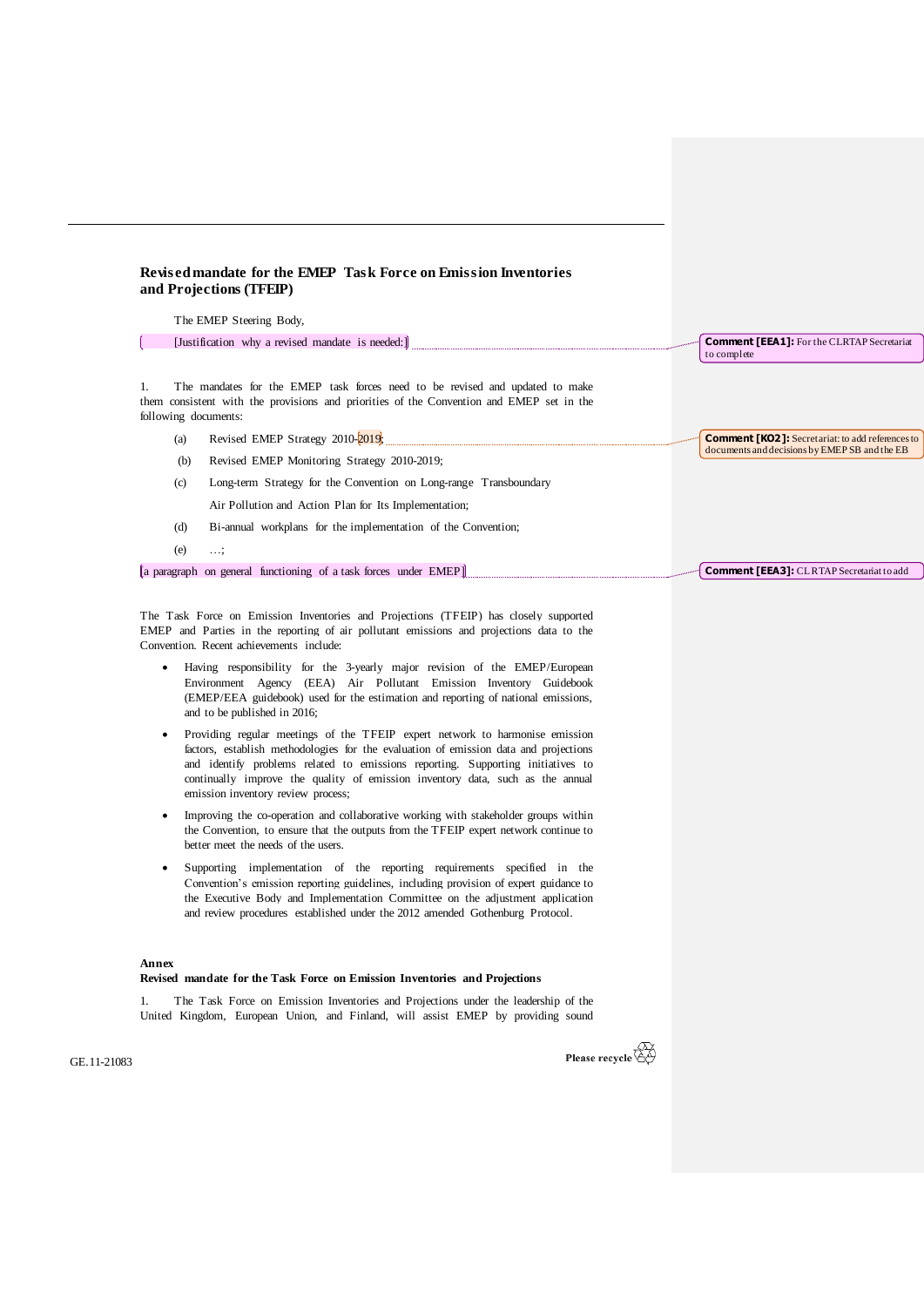scientific support to the Convention and its Parties concerning the reporting of air pollutant emissions and projections data.

The lead Parties will assume principal responsibility for coordinating the work of the Task Force, including coordination of technical projects, provision of deliverables according to the workplan, organizing its meetings and providing communication with Parties

3. The Task Force will report on its activities and deliverables to the Steering Body to the Cooperative Programme for Monitoring and Evaluation of the Long-range Transmission of Air Pollutants in Europe (EMEP).

The Task Force will be composed of experts from Parties to the Convention and invited experts. Meetings of the Task Force will also be open to representatives of intergovernmental or accredited non-governmental organizations, researchers, industrial organisations, and consultancies. The chair(s) shall invite individuals with expertise relevant to the work of the Task Force.

All reports prepared by the Task Force will reflect, where practicable, the range of views expressed during its meetings.

6. The functions of the Task Force will be to:

(a) Develop further the EMEP/EEA Guidebook methodologies by supporting work that provides updated information from the literature and liaising with other projects. The Task Force will ensure regular updating of the maintenance and improvement plan for the Guidebook with a view to publishing major updates in 2016, and every following 3-4 years.

(b) Maintain and co-ordinate the activities of an expert network on emissions inventories and projections, to facilitate technical discussions between experts in a range of different topics relating to air pollutant emissions.

(c) Ensure regular meetings of the Task Force and its expert panels, to provide a technical forum for the expert network to share best practice and exchange information on national and international activities on emission inventories and projections. This includes initiatives to harmonise emission factors, establish methodologies for the evaluation of emission data and projections, the identification of problems related to emissions reporting and recommended solutions.

(d) Support Parties in implementing the reporting requirements of the Convention's emission reporting guidelines. This includes supporting initiatives to improve the quality of emission inventory data such as the annual emission inventory review process, as well as supporting the adjustment application and review procedures established under the 2012 amended Gothenburg Protocol via provision of expert guidance.

(e) Undertake specific activities and initiatives within the emissions inventory technical area, including:

- i. Working with EMEP to find a practical solution to the on-going resource issues associated with: maintaining the EMEP/EEA Guidebook, resourcing the Stage 3 scientific reviews of emissions inventories, and resourcing the adjustment compliance reviews of emissions inventories;
- ii. Undertaking a major " version" update of the EMEP/EEA Guidebook for 2016;
- iii. Updating of the adjustments guidance if required with comments provided by Parties and as instructed by the Executive Body;
- iv. Reviewing the need for updating document ECE/EB.AIR/GE.1/2007/16 on the Methods and Procedures for emission inventory reviews, and ensuring continued alignment with activities under the United Framework Convention on Climate Change;